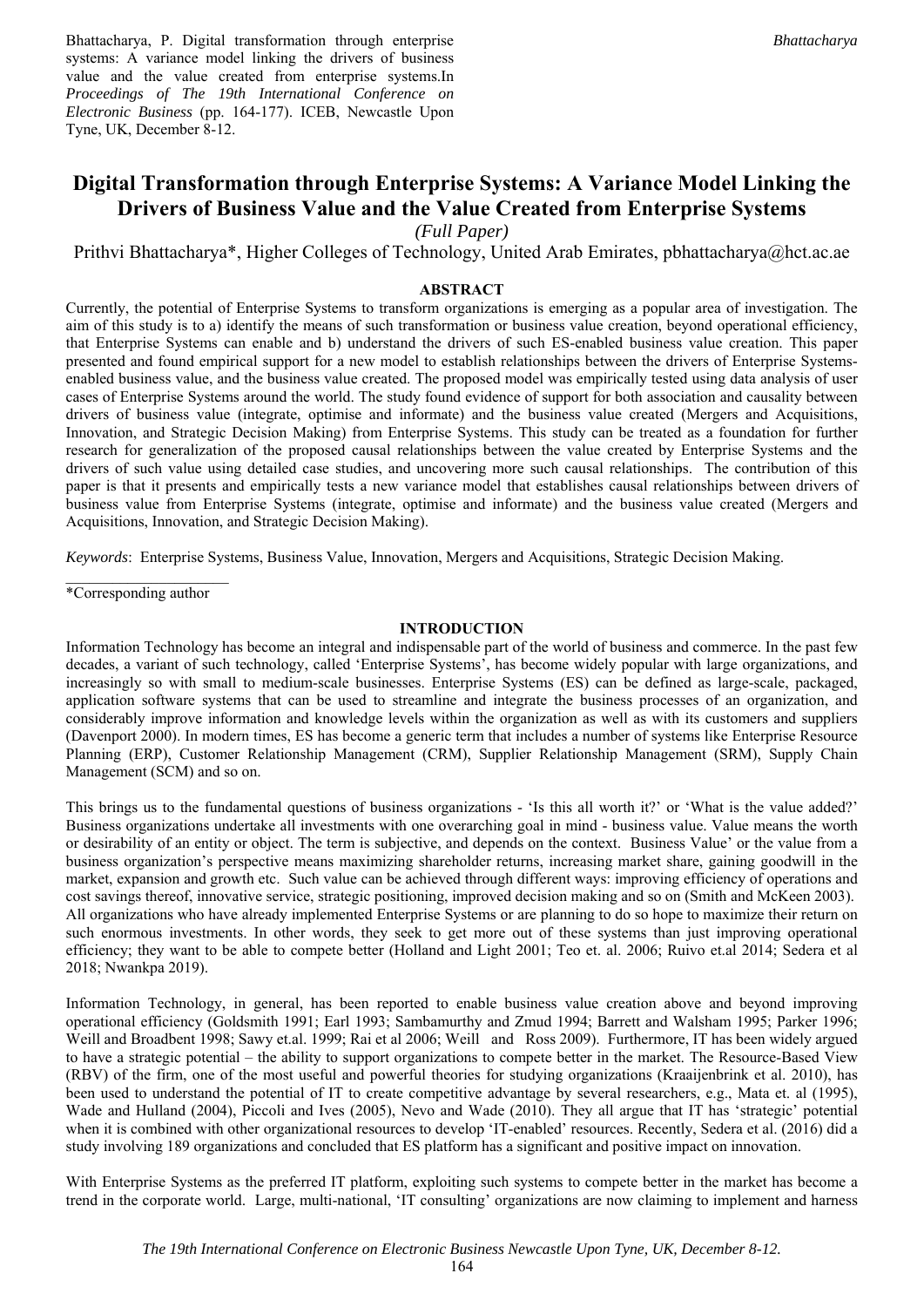these systems to enable value, beyond operational efficiency, for their clients. Further, all the vendors of Enterprise Systems claim to enhance and equip their software to play a 'strategic' role to enable the adopting organizations to compete stronger in the market (Seddon 2005; Ruivo et al 2014; Rouhani & Mehri 2018; See, Yap & Ahmad 2019).

But despite these claims by vendors and consultants, there is very limited empirical research that explores the drivers of business value creation beyond improving operations using Enterprise Systems. So there exists an opportunity to look at the strategic potential of Enterprise Systems - the contribution of such systems in enabling business value in addition to improving operations of the adopting organizations.

In particular, there is a gap in research so far on the causal links between the individual drivers of ES-enabled business value and the different means of business value created by Enterprise Systems. The novelty of this paper is that it seeks to explore the unexplored area of the causal relationships between drivers of business value and the types of business value created by Enterprise Systems. This leads to the research question:

*How is business value creation, beyond operational efficiency, driven from Enterprise Systems?* 

#### **DRIVING ENTERPRISE SYSTEMS-ENABLED BUSINESS VALUE BEYOND OPERATIONAL EFFICIENCY: A REVIEW OF THE LITERATURE**

Firstly, it should be noted here that for this research, we are interested in the ES-enabled business value creation beyond operational efficiency in the long run. It has been found by many studies that organizations have adopted Enterprise Systems and benefitted significantly from the operational efficiency they provide in the form of less errors, faster data entry, better monitoring of operations and others (Sumner 1999; Shang and Seddon 2002; Spathis and Constantinides 2003; Davenport 2004; Motiwalla and Thompson 2009; Seddon et al. 2010; Rouhani & Mehri 2018). But the motivation for the study is to go beyond the operational benefits of Enterprise Systems and explore how these systems can enable business value beyond operational efficiency.

A systematic review of the literature on Enterprise Systems revealed three commonly mentioned means (in addition to improving operations) by which Enterprise Systems can enable business value through:

- a) Mergers and Acquisitions, as suggested by Gupta (2000), Grainger (2007), Mehta and Hirschheim (2007), and Weill and Ross (2009), Hedman and Sarker (2015), and Henningsson et al. (2018).
- b) Innovation, as suggested by Rajagopal (2002), Bradford (2003), Swanson and Pang (2005) and King (2006) and Srivardhana (2007), Romero and Vernadat (2016), Lasisi et al (2017), Boscoianu et al. (2018).
- c) Strategic decision-making, as suggested by Bligh and Turk (2004), Spathis and Constantinides (2004), Rom and Rohde (2006), Goodhue et. al (2002), Rigby and Ledingham (2004), Teittinen et. al (2013), Romero and Vernadat (2016), Heidary et al. (2018), Holsapple,Sena and Wagner (2019)

The systematic literature review conducted by the author to arrive at the above-mentioned 3 means is explained as follows. Given that Enterprise Systems were initially developed to provide operational efficiency, and are only recently being looked at for other ways of creating business value, there isn't much prior research in this area. Therefore, a detailed systematic review of literature was done to identify means (in addition to operational efficiency) in which IT, in general, can enable business value. Such a review (as summarized in the Table 1) supported two common means through which IT enables business value: a) innovation- new products/services and new processes and b) strategic decision making.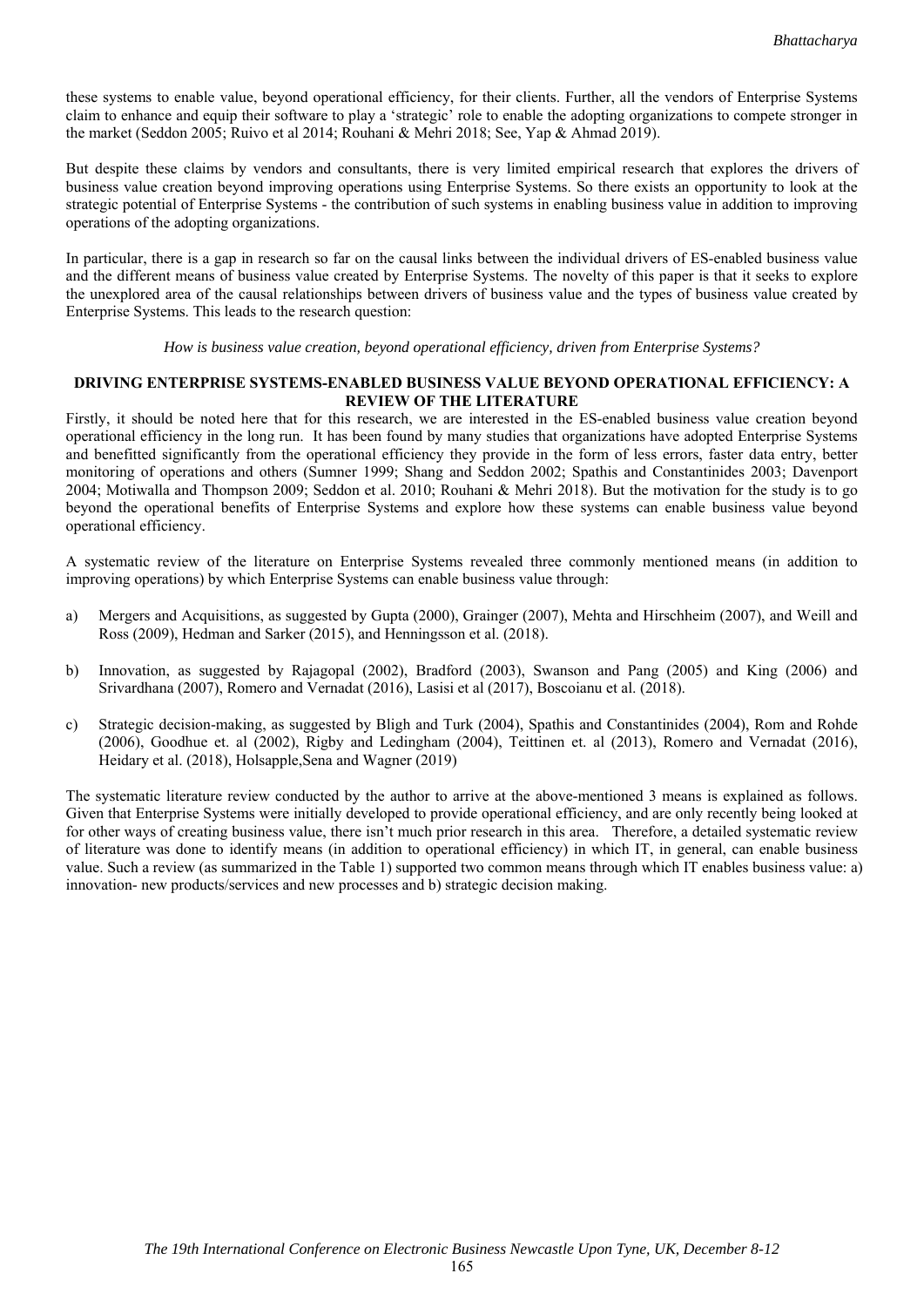| <b>Study</b>                   | <b>Means of Creating Business</b><br>value with IT                                                                                                                                                                                                                                                 | <b>IT Supports Innovation?</b>                                            | <b>IT Supports Strategic</b><br><b>Decision Making?</b>                    |
|--------------------------------|----------------------------------------------------------------------------------------------------------------------------------------------------------------------------------------------------------------------------------------------------------------------------------------------------|---------------------------------------------------------------------------|----------------------------------------------------------------------------|
| Sambamurthy and<br>Zmud (1994) | -New Products and Services<br>-Transformed Processes<br>-Enriched Organizational<br>Intelligence                                                                                                                                                                                                   | Yes, in<br>-New Products and<br><b>Services</b><br>-Transformed Processes | Yes, in<br>-Enriched Organizational<br>Intelligence                        |
| Mooney et al.<br>(1996)        | -Automational<br>-Informational<br>-Transformational                                                                                                                                                                                                                                               | Yes, in<br>-Transformational                                              | Yes, in<br>-Informational                                                  |
| Weill and<br>Broadbent (1998)  | -Infrastructural<br>-Transactional<br>-Informational<br>-Strategic                                                                                                                                                                                                                                 | Yes, in<br>-Strategic                                                     | Yes, in<br>-Informational                                                  |
| Tallonn et al.<br>(2000)       | -Customer relations<br>-Supplier relations<br>-Sales and Marketing<br>-Productions/operations<br>-Product/service enhancements<br>-Process planning and support                                                                                                                                    | Yes, in<br>-Product/service<br>enhancements<br>-Productions/operations    | Yes, in<br>-Process planning and<br>support                                |
| Applegate et<br>al.(2003)      | -Assist auxiliary support<br>-Support core processes<br>-Support strategy of the firm<br>-Innovate                                                                                                                                                                                                 | Yes, in<br>-Innovate                                                      | Yes, in<br>-Support strategy of the firm                                   |
| Sambamurthy et<br>al. (2003)   | -Agility<br>-Digital options<br>-Entrepreneurial alertness                                                                                                                                                                                                                                         | Yes, in<br>-Agility<br>-Digital options                                   | Yes, in<br>-Entrepreneurial alertness                                      |
| Kohli and Grover<br>(2008)     | -Co-creating with partner<br>organizations<br>-Embedding IT into processes<br>-Reassessing and making decisions<br>by information analysis                                                                                                                                                         | Yes, in<br>-Embedding IT into<br>processes                                | Yes, in<br>-Reassessing and making<br>decisions by information<br>analysis |
| Weill and Ross<br>(2009)       | -Operational performance<br>improvements<br>-Acceleration product/service<br>innovation<br>-Reorganization around customer-<br>oriented processes<br>-Integration of Mergers and<br>Acquisitions<br>$C_{\text{c}}$ and $C_{\text{c}}$ are The $C_{\text{c}}$ and $C_{\text{c}}$ and $C_{\text{c}}$ | Yes, in<br>-Acceleration<br>product/service innovation                    | Yes, in<br>-Reorganization around<br>customer-oriented processes           |

Table 1: A systematic review of studies showing the key means of business value created by IT

*Source*: This Study

It may be noted that support for Mergers and Acquisitions as a means of creating value with IT was found in the study by Weill and Ross (2009) only. However, enabling Mergers and Acquisitions seems especially important in the case of Enterprise Systems, as a specialized variant of IT, as suggested by Gupta (2000), Grainger (2007), Mehta and Hirschheim (2007), Weill and Ross (2009), Motiwalla and Thomson (2009) and Henningsson et al. (2018). So this means was added as a key means of creating business value with Enterprise Systems.

Next, authors like Rajagopal (2002), Bradford (2003), Swanson and Pang (2005) and King (2006) have suggested the concept of innovating with Enterprise Systems. However, they study the implementation of such systems as an innovation by itself; they have not said much to address the new opportunities these systems can create through new products and processes. Shang and Seddon (2002) in their classification of the benefits derived from Enterprise Systems have mentioned building business innovations and generating product differentiation as benefits in the 'Strategic' category. However, this has not been discussed to much depth. Srivardhana (2007) studied how Enterprise Systems can enable innovation and found that these systems can both enable and hinder process innovation - a rather interesting finding. So there is an opportunity to explore this phenomenon further (Boscoianu et al., 2018).

Finally, researchers have also begun to explore the role of Enterprise Systems in strategic decision making. Davenport (2000) suggests that the key strategic areas in which Enterprise Systems can play an important role are the sense-and-respond business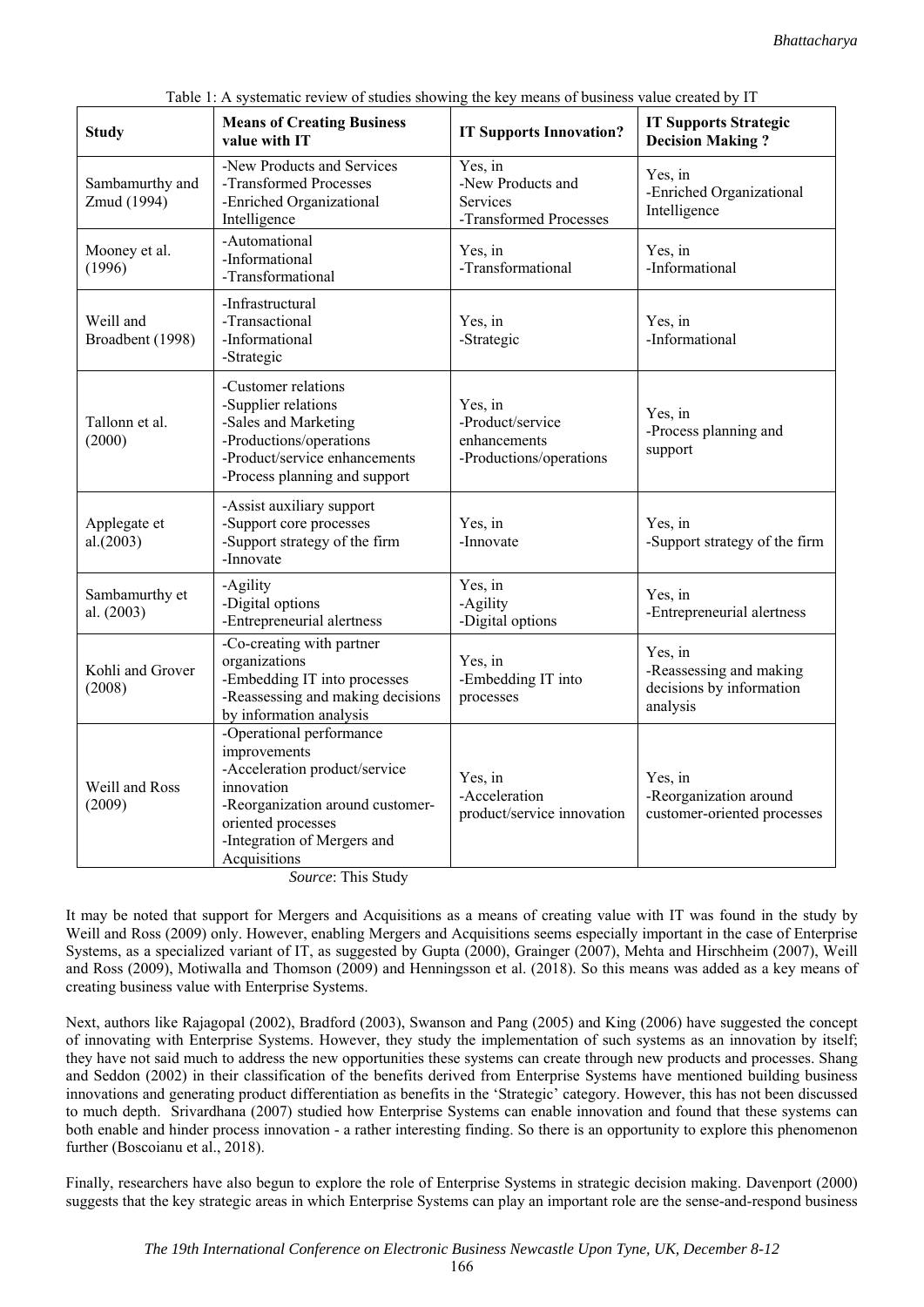models, globalization and in extending the value chain. Goodhue et al. (2002), Bligh and Turk (2004), and Rigby and Ledingham (2004) suggest that CRM systems have strong strategic potential for increasing market share by using them to manage customers through better promotion of products/services, better customer service and better identification of profitable customers. A survey revealed that ERP systems enable profitability analysis by business segments; this analysis assists in strategic decision making by top management members (Spathis and Constantinides 2004). The Data Warehouse and Business Intelligence technologies translate the business strategy into Key Performance Indicators and analyze them to reveal how the organization is performing (Bose 2006; Heidary et al. 2018; Holsapple,Sena and Wagner 2019).

Having reviewed the means of creating business value beyond operational efficiency, it is now useful to look at the drivers that drive such business value from Enterprise Systems. A review of the literature shows that there is little research that deals with the drivers through which Enterprise Systems can enable mergers and acquisitions, innovation, and strategic decision making– the key interest for this research. The best known studies are the ones that discuss the drivers of Enterprise Systems-enabled benefits in general. Kennerley and Neely (2001) said that better information availability and better designed business processes are the ingredients to realizing organizational benefits from Enterprise Systems. Davenport et al. (2004) have suggested that organizations achieve business benefits from Enterprise Systems by integrating data and systems, optimizing business processes and accessing and analyzing real-time information. Gattiker and Goodhue (2005) propose the drivers of benefits as data quality, task efficiency, and coordination improvements. Davenport et al.'s (2004) long-term benefit drivers (integration, process improvement, and informating) map very well to Gattiker and Goodhue's model: the 'interdependence–coordination– improvement' link indicates integration, 'task efficiency' implies process optimization, and 'data quality' implies benefits from improved access to information. Seddon et al. (2010), in their 'OBES' model, reinforced the three factors that Davenport proposed – integration, process optimization and informating. Therefore, the key drivers of Enterprise Systems-enabled business value identified from the literature are (a) integrating, (b) optimising and (c) informating.

Furthermore, a few attempts have been made to find causal relationships between (a) drivers of value and (b) the business value created by Enterprise Systems. Davenport et al.'s (2004) study demonstrates association using correlation figures which are moderately positive in all cases. For example, a correlation coefficient of 0.19 between the constructs 'Integrate' and 'Benefits Realized' indicates an association between these two constructs. In other words, within the sample studied, on average, the more the organizations integrated using Enterprise Systems, the more benefits they realized. As an extension / reconfirmation of the study on the drivers of business benefits from ES by Davenport et al. (2004) discussed in detail earlier. Seddon et al. (2010) proposed a long-term, multi-project model listing factors that drive organizational benefits from Enterprise Systems. The model suggests that in the short-term, two factors, namely 'functional fit' and 'overcoming organizational inertia', drive organizational benefits from the different ES projects. Also, the model suggests that in the longterm, four factors, namely 'integration', 'process optimization', 'improved access to information', and 'on-going ES business improvement projects', drive benefits from Enterprise Systems. This study is a synthesis of project-based studies around Enterprise Systems and the long-term benefits derived from such systems. However, this study also does not delve into much detail about the different types of benefits that these organizations realize.

It is evident that neither Davenport nor Seddon attempt to link the drivers of benefits to any particular types of benefits or business value. So, these studies refer to benefits or business value in general and have not proposed any drivers of value to enable business value though specific means. In other words, the drivers of Enterprise Systems-enabled benefits identified are for benefits in general, not for any particular kind of benefit. Therefore, there exists a gap in literature which is intended to be addressed by this paper. The pages below attempt to do this by formulating, discussing and justifying four hypotheses (marked by arrows in the Figure 1), based on logic and evidence from past studies. These hypotheses are also tested empirically later in this paper.

#### **TOWARDS A NEW MODEL: LINKING DRIVERS OF ES-ENABLED BUSINESS VALUE TO THE BUSINESS VALUE CREATED**

As established in the previous section, Enterprise Systems have the potential to deliver business value above and beyond operational efficiency, mainly through the means of enabling (a) mergers and acquisitions, (b) innovation and (c) strategic decision making. It was also established that the key drivers of Enterprise Systems-enabled business value identified are (a) integrating, (b) optimising and (c) informating. The two tables below define and explain each of these concepts.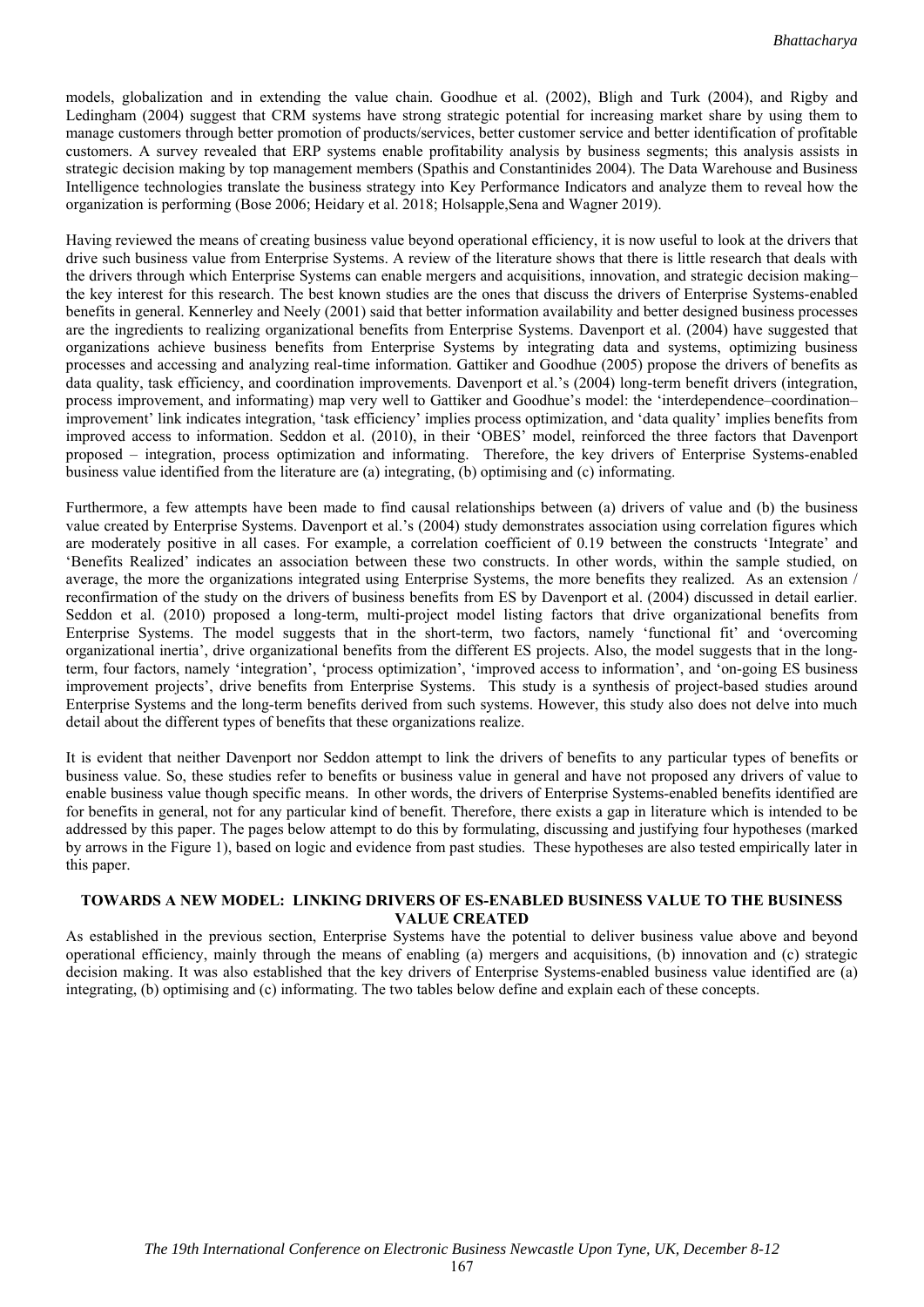| Twore 2. Directo of Dustiness value with Enterprise 5 yearing (bused on Duvemport of all 200 ) |                                                                                             |  |  |  |  |
|------------------------------------------------------------------------------------------------|---------------------------------------------------------------------------------------------|--|--|--|--|
| Construct                                                                                      | Meaning                                                                                     |  |  |  |  |
| Integrate                                                                                      | 'harmonize the data, processes and systems within the organization as well as beyond        |  |  |  |  |
|                                                                                                | the boundaries, extending to customers, suppliers and other stakeholders'                   |  |  |  |  |
| Optimize                                                                                       | the processes (both front-end/customer facing<br>and back<br>'standardize                   |  |  |  |  |
|                                                                                                | end/administrative) by aligning them with best practices or modify/enhance processes to     |  |  |  |  |
|                                                                                                | meet the strategic needs of the organizations that yield competitive advantage'             |  |  |  |  |
| Informate                                                                                      | 'provide access to real time data and the capability to analyze the internal organizational |  |  |  |  |
|                                                                                                | performance and the behaviour of external stakeholders like customers and suppliers'        |  |  |  |  |

Table 2. Drivers of Business value with Enterprise Systems (based on Davenport et al. 2004)

*Source*: This Study

|  | Table 3. Business Value Created using Enterprise Systems (based on Weill and Ross 2009) |  |
|--|-----------------------------------------------------------------------------------------|--|
|  |                                                                                         |  |

| Construct                        | Meaning                                                                                                                                                                                                                                                                                                                                                                                                                                                                                                                                                                                                                                                                                                                                                 |
|----------------------------------|---------------------------------------------------------------------------------------------------------------------------------------------------------------------------------------------------------------------------------------------------------------------------------------------------------------------------------------------------------------------------------------------------------------------------------------------------------------------------------------------------------------------------------------------------------------------------------------------------------------------------------------------------------------------------------------------------------------------------------------------------------|
| Mergers and Acquisitions         | Mergers and acquisitions (M&A) occur when two or more organizations join all or part<br>of their operations. The businesses of both organizations are brought together as one<br>(Doyle 2000). They help a business entity grow rapidly in either a) its sector or location<br>of origin, or b) a new field or new location, thus achieving inorganic growth.                                                                                                                                                                                                                                                                                                                                                                                           |
| Innovation                       | Innovation adds unique value for the customers, enables competitive advantage and<br>generates value for shareholders (Drucker 1985, Snyder and Duarte 2003). The<br>dimensions along which an organization can undertake innovation are product and<br>process (King et al. 1994; Christensen 1995; O'Sullivan and Dooley 2009).<br>Product Innovation: Product innovation can be said to be the development of new<br>products, changes in design of established products, over time (Dougherty and Hardy<br>1996)<br>Process Innovation: Process innovation is 'the critical analysis and radical redesign of<br>work flows and business processes to achieve dramatic improvements in important<br>measures of performance' (Martinsons 1995 p.254) |
| <b>Strategic Decision Making</b> | Strategic decision making involves making 'intentional choices or programmed<br>responses about issues that materially affect the survival prospects, well-being and<br>nature of the organization' (Schoemaker 1993 p.107).                                                                                                                                                                                                                                                                                                                                                                                                                                                                                                                            |

*Source*: This Study

The motivation of this paper is to establish relationships between the drivers of Enterprise Systems-enabled business value, (i.e., Integrate, Optimise, Informate) and the business value created (Mergers and Acquisitions, Innovation and Strategic Decision Making). As established earlier and to the best of the author's knowledge, there is a gap in research so far on the causal links between the individual drivers of ES-enabled business value (i.e., Integrate, Optimise, Informate) and the different means of business value created. So a new Variance Model is proposed to address this gap.

Variance models are based on the assumption that variation in predictors or independent variables is responsible for variation in outcomes or dependent variables. (Mohr 1982; Van de Ven and Huber 1990; Newman and Robey 1992, Wynn and Williams 2012). The proposed Variance Model takes a step further by attempting to link these three drivers to the particular means of business value creation: an aspect missing in the work of both Davenport and Seddon.



Source: This Study

Figure 1: A Variance Model to show the relationship of the drivers of business value and the business value created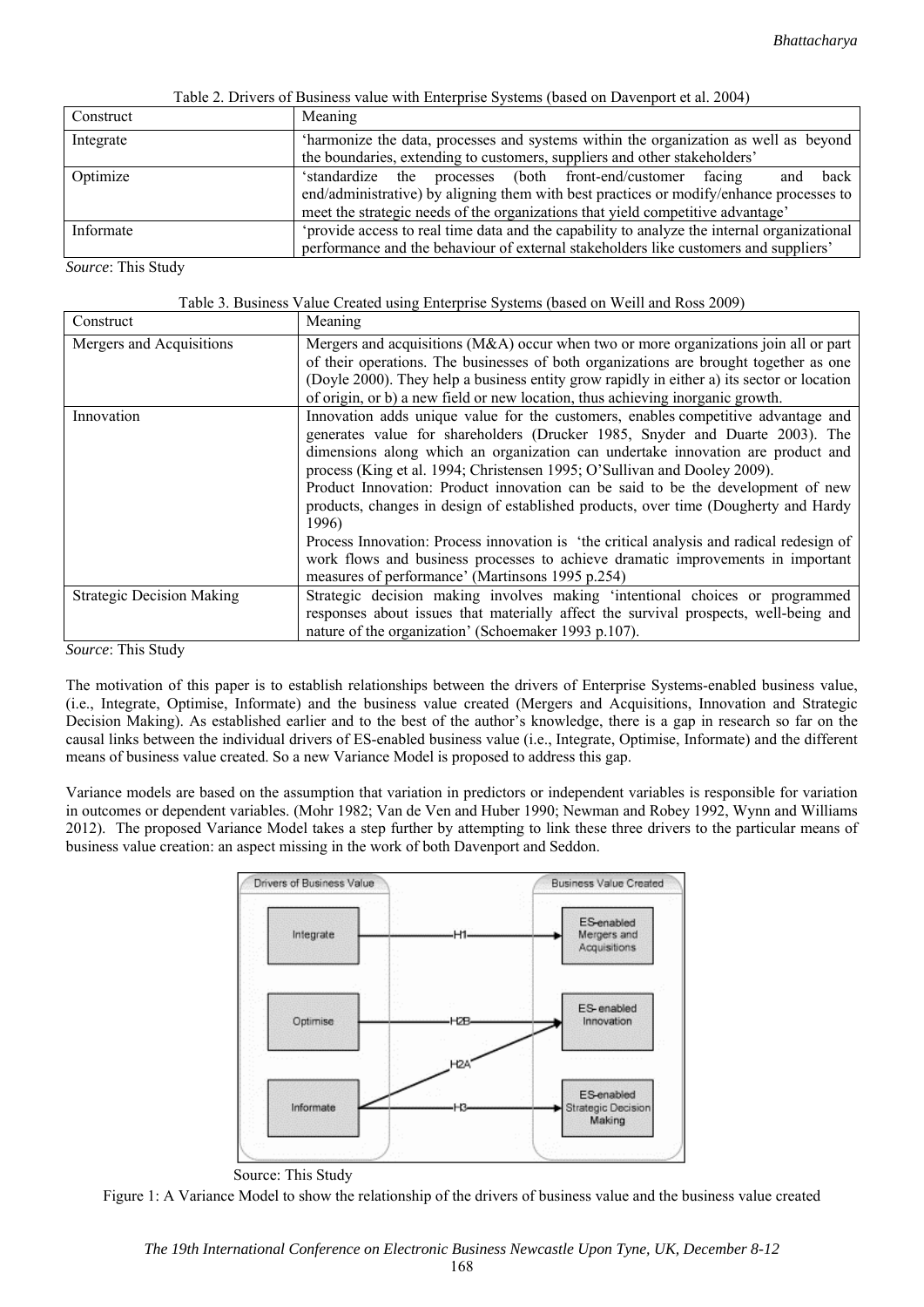The purpose of this section is to present and discuss this new Variance Model shown in Figure 1. The constructs (denoted by the boxes) of the model are defined in the Tables 2 and 3 and the hypotheses (denoted by the arrows) embedded in the model are explained in the following sections.

#### **'Integrate' Facilitates 'Mergers and Acquisitions'**

Firstly, as stated in Hypothesis H1 in the Figure 1, it is argued that Mergers and Acquisitions are facilitated by employing the ES to 'integrate'. IT-based systems are a key component in the integration phase of the merger and acquisition process (Galpin and Herndon 2007; Mehta and Hirschheim 2007). A major problem in post-acquisition integration of mergers and acquisition is to combine a plethora of isolated systems of the two (or more) organizations. This means that the greater the number of systems in each merging organization, the more difficulty the merged entity would experience in merging systems. It has been found that integration of disparate systems in an organization is a cumbersome task and the ES should be employed to integrate several systems into one integrated platform. Therefore, having an ES in place usually means that the organization has an integrated system platform already in place.

Enterprise Systems by definition are integrated systems, i.e. different systems components like finance, HR, operations are logically integrated into a single system. When an organization undertakes a Mergers and Acquisitions initiative, having integrated systems such as ERP Systems in place helps to smoothen out the process of integrating the systems of the two (or more) organizations, which is one of the most complex, time- consuming, error-prone, and expensive tasks involved in Mergers and Acquisitions. With Enterprise Systems in place, the acquiring organization needs to integrate one or more systems of the acquired organization(s) into the one single system of its own during the 'post-acquisition integration' phase of a merger of two or more organizations. ERP systems adopted by manufacturer firms have been reported to assist in quickly integrating systems following mergers and acquisitions in prior studies (Gupta 2000; Grainger 2007; Bourgeois III et al. 2017; Henningson et al 2018). For example, Danisco, a global food ingredients organization built its 'growth-by- acquisition' strategy based on its SAP ERP and CRM platform, which it used to integrate its acquiring organizations into (Yetton et al. 2013). Furthermore, if the acquired organizations have integrated Enterprise Systems themselves, this may further assist the M&A initiative, given the even lower number of systems to integrate (Henningsson et al. (2018).

The above section suggests that a high degree or extent of integration of systems, data and processes within the organizations prior to takeover supports their IT-systems-merger initiatives (if these are thought desirable). This insight can be summarized as:

*Hypothesis 1: The more the acquiring organizations employ their Enterprise Systems to integrate processes and data, the easier it is for them to undertake mergers and acquisitions* 

#### **'Informate' Facilitates 'Innovation'**

Secondly, it is argued that Innovation is facilitated by employing the ES to a) 'informate' as well as b) 'optimise'. As stated in Hypothesis H2A, 'Informating' enables insight to information about customer needs, thus being able to identify gaps between what customers want and what products/services are offered. This information forms the basis of the 'idea generation' activity of undertaking innovation, as suggested by Tushman (1977). An example is the use of customer interaction information from CRM systems to understand the needs of customers from the nature of their requests and complaints. This will assist the organization to launch a new product or a service that customers appreciate. For example, in a CRM context, identifying what, when, where in terms of past customer interactions could reveal more insight into exact customer needs (Bligh and Turk 2004). This can be done by analyzing the integrated information in the ES using the analysis tools (like OLAP and data mining) provided by the ES. In turn, this could trigger new product innovation. (Romero and Vernadat 2016). Often, new services are delivered through the ES, or using the ES as a back-end. For example, it is possible to offer a new service by integrating the organization with its supply-chain partners. UPS, the parcel delivery giant, implemented Oracle Enterprise Systems to provide a range of services to customers including tracking deliveries as a means of product/service differentiation (Motiwalla and Thomson 2009; Boscoianu et al. 2018). Therefore, it can be said that informating leads to innovation, leading to the hypothesis: *Hypothesis 2A: The more the adopting organizations employ their Enterprise Systems to informate, the easier it is for them to undertake innovation* 

#### **'Optimise' Facilitates 'Innovation'**

Again, as stated in Hypothesis H2B, it is argued that optimized processes facilitate implementing the innovation, thus facilitating the 'implementation' activity of innovation, as suggested by Tushman (1977). Often a new product or service is delivered electronically, and very often the ES is used to implement the service. For example, a new online parcel tracking service is offered to customers using a web-based Enterprise System. Particularly, process innovation can be accomplished by creating new processes or wholly redesigning existing processes, enabled by Enterprise Systems (Swanson and Pang 2005). ERP systems, with their built-in process modelling tools and implementation of processes, can be used for Business Process reengineering: the foundations of process innovation. In Geneva Pharmaceuticals, business processes were categorized into supply and demand groups, and processes in each of the two groups were re-engineered and then integrated (Bhattacherjee, 1999). Again, in Textiles PLC, business processes were revamped to fit the strategy of one global organization using the Enterprise System (Holland & Light, 1999). Wipro Consulting adopted ERP to implement human resource self-service: a new model for managing their strategic resources, i.e., employees (Motiwalla and Thomson 2009). This can be in back-end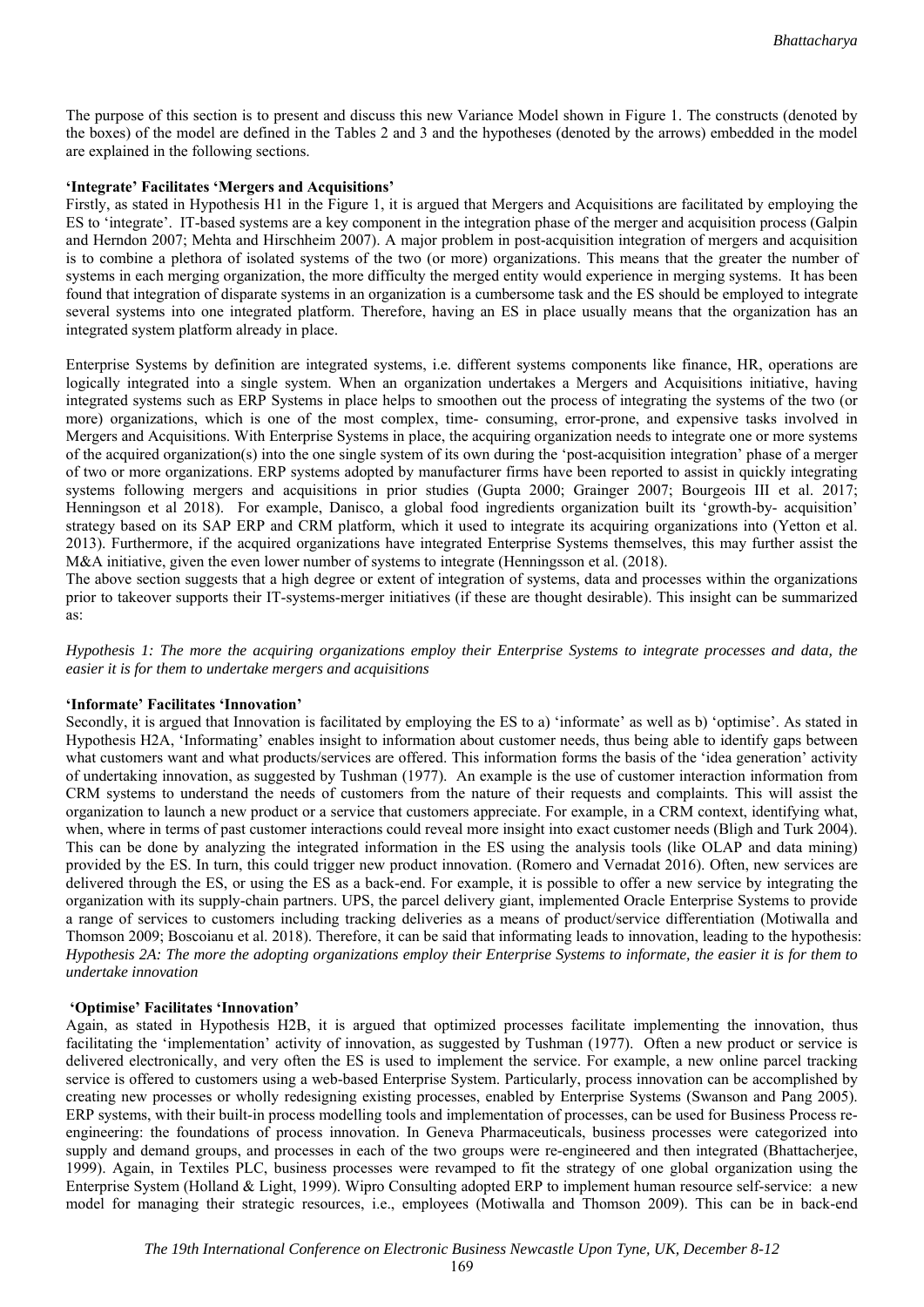processes by using the 'best practices' of the Reference Models in ERP Systems or the customer-facing processes by adopting the marketing-sales-service cycle of CRM systems. Enterprise Systems assist in completely redesigning business processes or inventing new processes using their 'optimised' built-in best practices. These best practices are developed over the years from processes of high performance organizations in different industries (Lasisi et al 2017). So it can be argued that aligning most of the business processes of the organization to 'best practices' of Enterprise Systems leads to many new innovative processes being introduced into the organization. The insight above can be summarized as:

*Hypothesis 2B: The more the adopting organizations employ their Enterprise Systems to optimise processes, the easier it is for them to undertake innovation* 

#### **'Informate' Facilitates Strategic Decision Making**

Thirdly, as stated in Hypothesis H3 it is argued that Strategic Decision Making is facilitated by employing the ES to 'informate'. Exploitation of IT/IS capabilities in general to play a role in formulating business strategies was found to be useful by several researchers (Applegate et al. 1996; Goldsmith 1991; Robson 1997). Kearns and Lederer (2000) summarize such studies and propose a useful model of interaction of Information Systems Planning (ISP) and Business Strategy/Planning (BP) wherein both are shown to positively impact each other. Enterprise Systems, in particular, when used to informate using the high-quality information available and the specialized analytics capability provided with the business intelligence technologies, assist in profitability analysis (Spathis and Constantinides 2004, Lasisi et al. 2017). Davenport (2004, 2006) suggests that the analytics capabilities of the built-in business intelligence tools in Enterprise Systems can be used to make strategic decisions like identifying the most profitable customers and retaining them, determining the optimum price for maximum yield and selecting best employees at optimum compensation levels. This opens up several opportunities to consider, which were not available for analysis at the time of formulating the business strategy prior to having the system. Thus we see that informating using ES helps in both 'organizational analysis' (most cost-incurring departments) as well as environmental analysis (most profitable customers), as suggested by Harrison (1996).

Components like SAP's Strategic Enterprise Management (SEM) suite assist in the actual strategic management process, including creation/recreation of the strategy. To examine and review new business opportunities, tools for executing the activities of strategic management are also built into most ERP systems, like SAP's Business Planning and Simulation (BPS), Business Consolidation (BCS), and Corporate Performance Monitoring (CPM), which assist in both 'informating' to carry out the strategic management process. A study by Rom and Rohde (2006) suggested that a tight collaboration with ERP and Strategic Enterprise Management Systems (which is built-in to ERP Systems now) is very beneficial for a coordination of tactical and strategic decision making. Since it can be said that the availability of quality information in real-time, and the tools to analyze it support strategic decision making (Heidary et al. 2018; Holsapple,Sena and Wagner 2019), it is hypothesized that:

Hypothesis 3: The more the adopting organizations employ their Enterprise Systems to informate, the easier it is for them to make sound strategic decisions

It may be noted that the word 'more' in the hypotheses above refers to the extent to which

(a) data and systems were integrated, as measured by the amount of data or the number of systems integrated (for Hypothesis  $H1$ 

(b) processes were optimised, as measured by the number of processes optimized or the functional areas (for Hypothesis H2B) (c) informating was made possible, as measured by the amount of data made accessible and ready to be analysed (for

Hypotheses H2A and H3)

Other Potential Relationships: Beyond Scope

There could be other relationships between the drivers and the business value created that can potentially be valid (eg: Integrate leads to Innovation). However, given that no evidence of other such relationships were found in the literature, and the constraints of time for finishing the study, these are not considered here. These relationships can be explored in the future.

## **TESTING THE VARIANCE MODEL WITH EMPIRICAL DATA**

#### **Methodology**

Since this study involves the use of Enterprise Systems in organizations, the unit of analysis is organizations. However, a selection criterion was applied to choose the sites. This is as follows:

- Large firms with at least \$500 million plus USD yearly revenue
- Successfully 'gone-live' with ERP and/or CRM from any leading vendor
- Post-shakedown phase (i.e. 6-12 months after a major release)

A sample of 94 cases of large firms from across the world that have adopted an Enterprise System from the market leader vendor SAP was found online. Some of these cases were short (two pages or so) and some much longer and detailed (15-16 pages). These cases can be found at: www.sap.com/solutions/business-suite/erp/customers/index.epx and www.sap.com/solutions/businesssuite/crm/customers/index.epx. These cases were endorsed by the client firms and published as business transformation cases of customer organizations enabled by SAP ERP and/or CRM systems (including in-built business intelligence technologies). Analysis of the content of these user cases combines some of the strengths of a survey and a case study. Being reasonably content intensive, vendor-provided success cases provide some insight to each user organization, as is possible with case studies. In addition, the use of a large number of cases provides a means to obtain information across different industries in different parts of the world, as is done in a survey.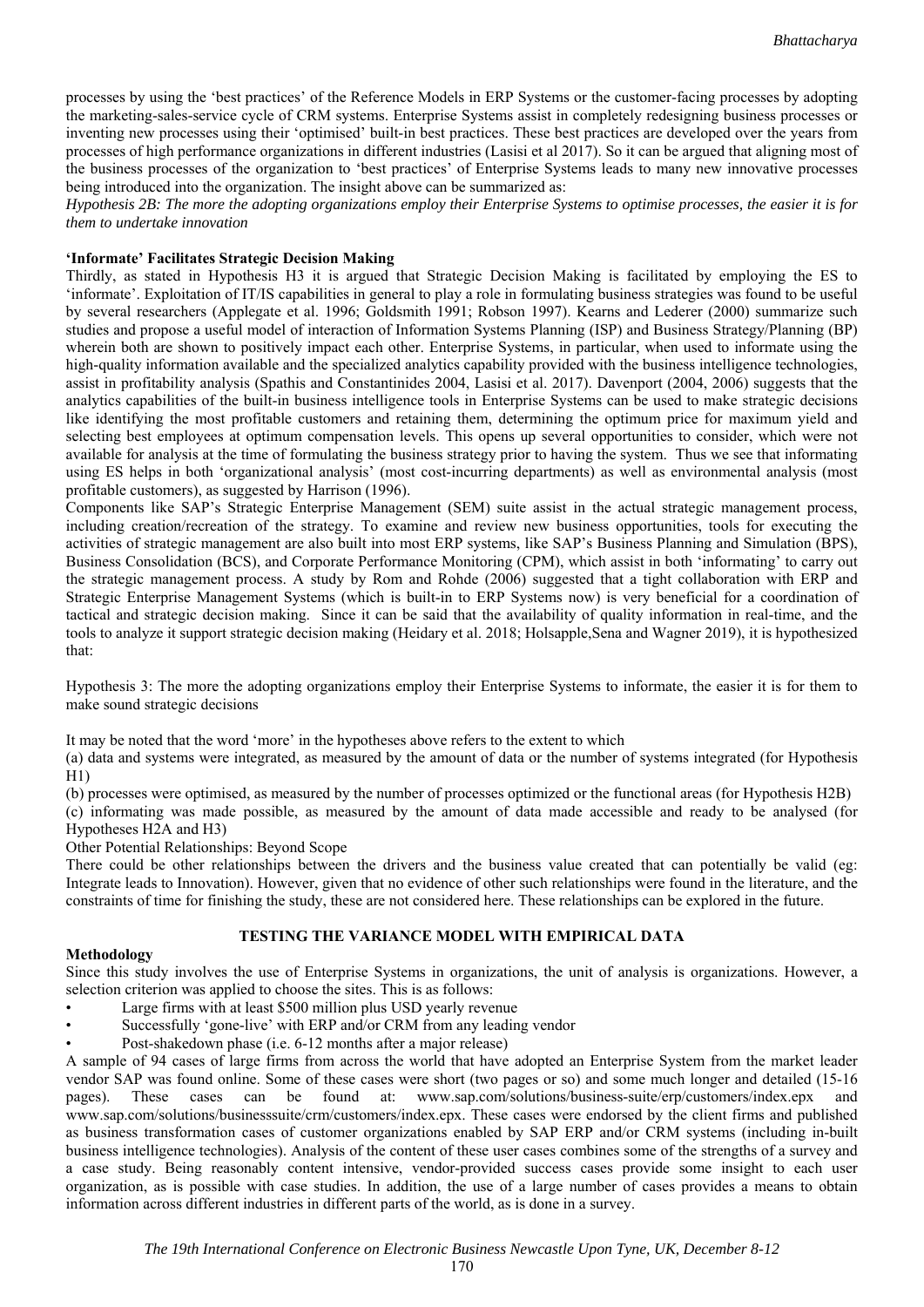For this research, the cases thus obtained were subjected to content analysis. The success cases were downloaded and printed out in hard copies. Each success story was scanned and reviewed, one by one, to find evidence for the four propositions of the proposed framework. Wherever found, such evidence was marked and annotated using a coding scheme used for this purpose. Though not collected first hand by the researcher, these multiple stories provide verifiable data for review and analysis.

Since these user cases are provided by vendors, there can be two potential issues with such data:

- The data may be not be considered to be credible
- The data may not truly reflect the opinions of the members of the client organizations
- However, these two issues are addressed in the following ways:
- These success cases are from the most reputed vendor of Enterprise Systems (SAP) and are publicly available; hence they bear little risk of being false
- These success cases contain the contact details of the organizations as well as their top management members with quotes from their interviews for verification

Moreover, use of vendor published success cases has been used widely in prior research on Enterprise Systems like the much cited work by Shang and Seddon (2002). This research methodology has been proved to be very useful in the area of Enterprise Systems research where the data is collected from publicly available documents that contain the insight and experience of the adoption of such systems from the client organizations' perspectives. These cases served as secondary data (Jarvenpaa 1991) for testing the proposed model.

### **Validity and Reliability**

Validity can be defined as how precisely the account represents participants' realities of the social phenomena and is plausible to them. Validity is associated with honesty, authority and defensibility. In the current study, validity of the data is assessed by:

- Comparing the data with the available literature on benefits of Application Systems in general and Enterprise Systems in particular.
- Peer reviewing by involving other researchers to evaluate the data and ascertain whether the researcher has satisfactorily interpreted the data.

Reliability, is dependability or consistency and a living relationship between the researcher and the data. The concept of reliability deals with the issue of whether the process in which the research is conducted is trustworthy and consistent over a period of time. In the current study, reliability of the data is assessed by:

- Reviewing all empirical evidence iteratively
- Checking the transcribed data for accuracy
- Using data from organizations all across the world
- Reviewing all empirical evidence by peers and colleagues to assess the analysis and interpretation

#### **Findings**

Evidence to support the model is provided in two parts: Evidence of Causality and Evidence of Association.

## *Evidence of causality*

The following section contains illustration of evidence found from the data from user cases to support the Variance Model and its hypotheses.

#### *Hypothesis 1: The more the acquiring organizations employ their Enterprise Systems to integrate processes and data, the easier it is for them to undertake mergers and acquisitions*

Canadian National Railway Company (CNRC) is one of the earliest freight railroads around the globe and a leader in the North American rail industry, based in Montreal, Canada. The company now spans across Canada, mid- America and Mexico. CNRC made a strategic decision to adopt ERP to address the following key themes: assist its growth strategy through mergers and acquisitions of 4 other railways, improve information levels and analytics capability for operational efficiency and assist in innovation and agility. The organization got SAP ERP and Product Lifecycle Management (PLM) suites implemented from 1999 to 2005. CNRC used the system for integrating systems and sharing information with its 22, 250 employees widely dispersed across North America.

"CN has integrated and consolidated the functionality and data from over 100 computer applications into one seamless SAP platform". (F. Grisby, Senior Vice-President and CIO)

SAP ERP clearly assisted in consolidating the IT systems that resulted from the growth strategy of CNRC- Mergers and acquisitions. The CN Mergers with Illinois Central in 2001, Wisconsin Central in 2003, Great LakesTransportation in 2005 and British Columbia Rail in 2005 were supported by the ES platform. CNRC's profits rose 34% to CAD 2 billion in 2006. Thus, integrating using Enterprise Systems was a causal enabler of mergers and acquisitions.

*Hypothesis 2A: The more the adopting organizations employ their Enterprise Systems to informate, the easier it is for them to undertake innovation*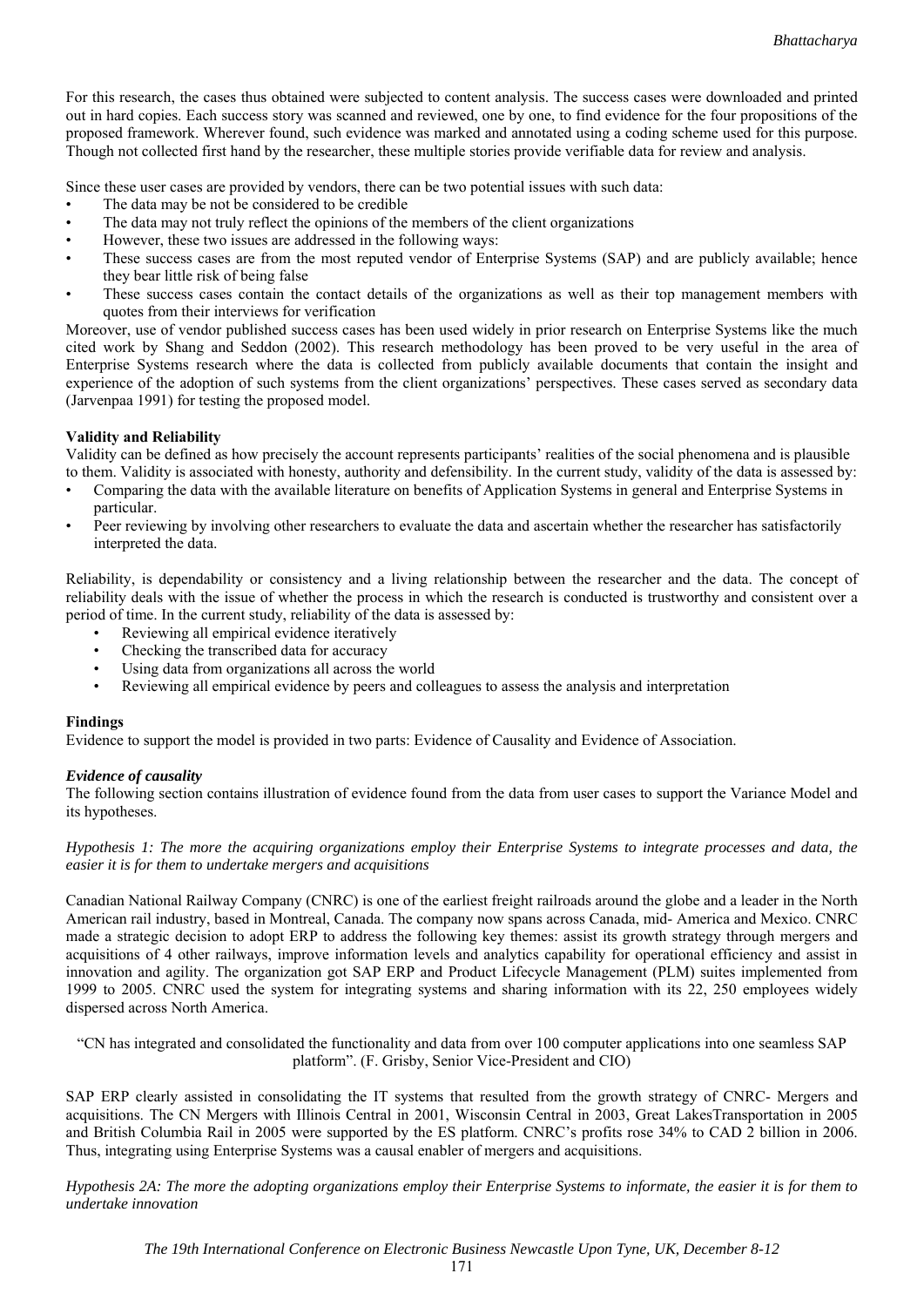*Hypothesis 2B: The more the adopting organizations employ their Enterprise Systems to optimise processes, the easier it is for them to undertake innovation* 

Energen Corporation is a diversified energy holding company headquartered in Birmingham, Alabama with annual revenue of USD 1394 million. It has two lines of business: development ofdomestic, onshore natural gas, oil, and natural gas liquids reserves; and natural gas distribution in central and north Alabama. It implemented SAP ERP and Human Capital Management solution. The system was used to achieve streamlined payroll processing and achieve process innovation by completely automating W-2 processing. In addition, Energen can now run payroll simulations. Energen conducted a detailed engagement to map out all the organizational business processes to optimise them.

"With SAP software, we have been able to increase our payroll processing efficiency. Reconciliations are significantly smoother. Also, the system uptime has improved as access is available during payroll runs." (Willie Shepherd, Manager of Payroll)

In addition, with enhanced reporting capabilities, Energen can now automate and integrate safety reporting (OSHA 300) and drug testing.

"Without it [SAP software], changing any business process would have been extremely difficult." (Brunson White, Vice President and CIO)

Thus, optimising using Enterprise systems was a causal enabler of Innovation.

*Hypothesis 3: The more the adopting organizations employ their Enterprise Systems to informate, the easier it is for them to make sound strategic decisions* 

Pick n Pay Group is a market-leading retailer in South Africa and operates hypermarkets, franchise stores, supermarkets, convenience stores, and clothing stores with annual revenue of 3.5 billion Euros. The firm adopted SAP for Retail, the SAP ERP and the SAP Net Weaver Business Warehouse. The SAP Business Suites enabled quicker access to a deeper level of detail in general ledger, simpler and real-time ledger analysis, and query resolution. Financial personnel can access in-depth general ledgers, drill down for better query resolution and analysis, and also analyze the regional ledgers online in real time. Simultaneously, stores can instantly view details of their actual expenditure. It also enabled the top level managers to react quickly to changes in the competitive markets. Finally, the retailer has the agility and flexibility to handle dynamic business needs and pursue strategic initiatives, like the opening of a chain of convenience stores.

"With SAP software as the foundation of our business system environment, we can pursue the business opportunities that distinguish us from the competition and allow us to be more responsive to customers." (Bronwen Rohland, Director of Strategy, Information Systems, and Supply Chain & Sustainability)

Thus, informating using Enterprise systems was a causal enabler of making sound strategic decisions.

#### *Evidence of association*

A survey-like study using all the 94 cases in the aforementioned sample was done to assess the extent of statistical association between the dependent and independent variables of the hypotheses. A 4-point scale (0-3) was designed to measure the strength of evidence of the variables of the model in the sample where 0 meant no evidence of the constructs and 3 meant very strong evidence clearly mentioned as excerpts from interviews/text or clearly implied.

The cases were analyzed, one at a time, by the first author to assess the strength of evidence of each variable (e.g., Integrate and Mergers and Acquisition). Quotations from managers of the client firms as well as text and numbers in the body of the cases were searched for evidence and marked. For example, in the Canadian Railways case, as illustrated by the quotes provided in the previous section, and other such evidence, a score of 3 was given to the construct 'Integrate' for that case. Similarly, for each of the 94 cases, a score from 0 to 3 was assigned to each of the six variables in the model using the rules for scoring. This provided a dataset (as shown in Table 4) as the base for quantitative analysis to test the model.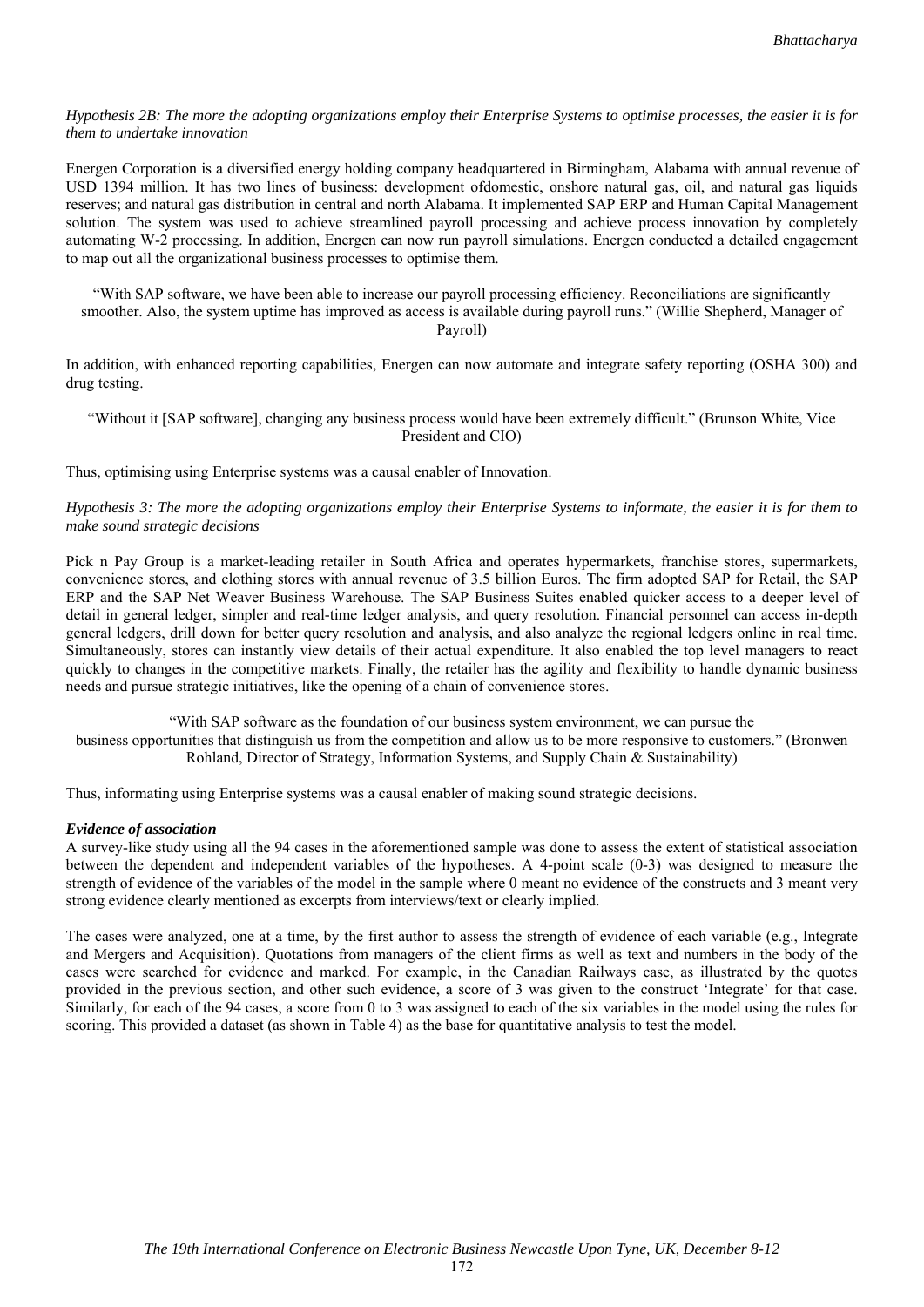| Case                 | Integrate | Optimise | Informate | Innovation | Mergers &<br><b>Acquisitions</b> | <b>Strategic Decision</b><br><b>Making</b> |
|----------------------|-----------|----------|-----------|------------|----------------------------------|--------------------------------------------|
| Pick N Pay           |           |          |           |            |                                  |                                            |
| Energen              |           |          |           |            | 0                                |                                            |
| Canadian Railways    |           |          |           |            |                                  |                                            |
| Synopsis             |           |          |           |            | ◠                                |                                            |
| <b>Bentoel Group</b> |           |          |           |            | 0                                |                                            |
| Coca Cola Bottling   |           |          |           |            | 0                                |                                            |
| Digitel GSM          |           |          |           |            | 0                                |                                            |
| Lennox               |           |          | $_{0}$    |            | 0                                |                                            |
| Francotyp Postalia   |           |          |           |            | 0                                |                                            |

Table 4: Sample Extract of the Dataset

*Source:* This Study

From the dataset obtained as shown by the extract in Table 4, Spearman's Correlation Coefficients (ρ) between the respective independent variables (Integrate, Optimise and Informate) and dependent variables (Alliance innovation, Process innovation, Reshaping Strategy) as per the hypotheses were calculated. As there is no dependent variable shown to be affected by multiple independent variables, there was no need to do a multi-variate analysis of the data. The results of these calculations are shown in Table 5:

Table 5: Evidence of Relationships of the Model

| <b>Hypothesis</b> | Independent<br>Variable | Dependent<br><b>Variable</b> | Spearman's Correlation<br>Coefficient | Significance (p-values) |
|-------------------|-------------------------|------------------------------|---------------------------------------|-------------------------|
|                   | Integrate               | Mergers<br>and               | 0.26                                  | 0.01                    |
|                   |                         | Acquisitions                 |                                       |                         |
| 2A                | Informate               | Innovation                   | 0.37                                  | 0.00                    |
| 2B                | Optimise                | Innovation                   | 0.37                                  | 0.00                    |
|                   | Informate               | <b>Strategic Decisions</b>   | 0.29                                  | 0.00                    |

*Source:* This Study

#### **DISCUSSION**

Overall, support for the causality for Variance model of the proposed framework was found. Again, for evidence of association, the significant  $(p \le 0.01)$  positive correlation coefficients, as shown in Table 4 between the relevant variables of the model, supported the three hypotheses shown in Table 4. In particular, the results supported the following: the more the firms integrate using Enterprise Systems, the easier it is to undertake mergers and acquisitions (H1); the more the firms optimize and informate using Enterprise Systems, the easier it is to undertake innovation (H2); the more the firms informate using Enterprise Systems, the easier it is for them to make sound strategic decisions (H3). These correlation figures provided evidence of association between the constructs of the hypotheses, not of causality. However, the causality of the hypothesized relationships is supported by the extracts as shown in the prior section titled 'Evidence of Causality'.

## **CONCLUSION**

This study, in an attempt to answer the research question, proposed a new model to establish relationships between the drivers of Enterprise Systems-enabled business value, (i.e., Integrate, Optimise, Informate) and the business value created (Mergers and Acquisitions, Innovation and Strategic Decision Making). The causal relationships proposed by the model were tested and reasonably strong evidence was found to support the propositions.

The contribution and novelty of this study is two- fold. Firstly, it proposed that Enterprise Systems can create business value beyond operational benefits, specifically through mergers and acquisitions, innovation and strategic decision making. Secondly, it identified the drivers of such ES-enabled business value, i.e., (a) integration using ES can drive mergers and acquisitions (b) optimization and informating using ES can drive Innovation and (c) Informating using ES can drive strategic decision making. All these hypotheses were tested and supported using empirical data.

This paper has implications for further research but identifying more relationships. For example, the 'integration' of data and processes with suppliers and retailers can lead to the innovation of a new supply chain process. So there is a potential link between 'integrate' and 'process innovation'. Specialized tools like SAP's Business Planning and Simulation (BPS) and Corporate Performance Monitoring (CPM) in ERP packages contain practices to help in 'optimising' the strategic management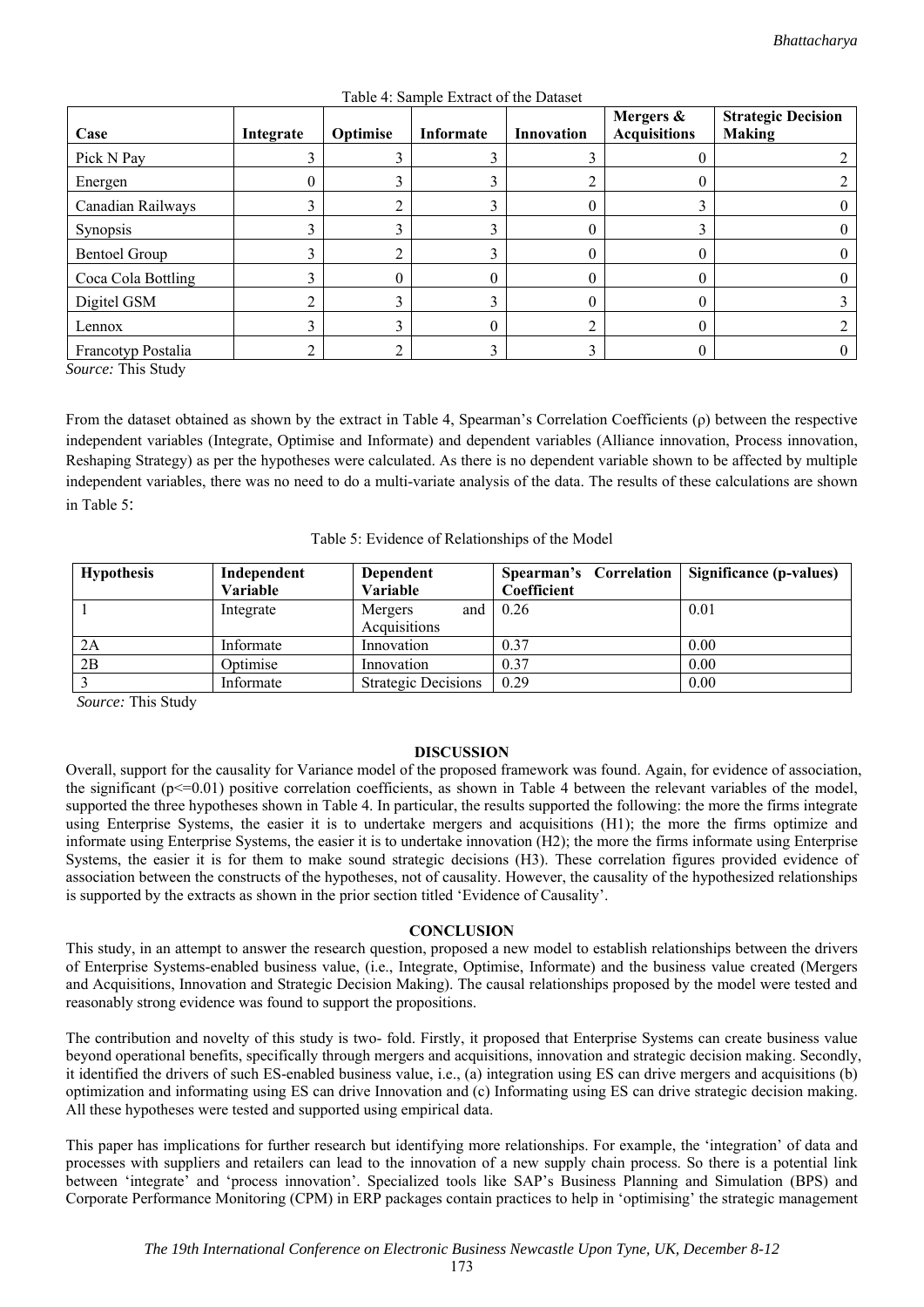process. So it could be possible that 'optimise' assists in 'strategic decisions'. More such relationships can be explored by future research. The limitation of this paper is that the empirical test conducted is limited to secondary user reports. However, this limitation also paves the way for further research. To improve the generalizability of the proposed model, it should be tested further with more empirical data using detailed case studies of a number of organizations.

#### **REFERENCES**

- Applegate, L. M., Austin, R. D., & McFarlan, F. W. (2003). *Corporate information strategy and management*. McGraw-Hill/Irwin Custom Publishing.
- Barrett, M., & Walsham, G. (1995). Managing IT for business innovation: Issues of culture, learning, and leadership in a Jamaican insurance company. *Journal of Global Information Management (JGIM)*, *3*(3), 25-33.
- Bhattacherjee, A. (1999). SAP R/3 implementation at Geneva Pharmaceuticals. *Teaching Cases*.
- Bligh, P., & Turk, D. (2004). *CRM unplugged: releasing CRM's strategic value*. John Wiley & Sons.
- Boscoianu, M., Prelipcean, G., & Lupan, M. (2018). Innovation enterprise as a vehicle for sustainable development–A general framework for the design of typical strategies based on enterprise systems engineering, dynamic capabilities, and option thinking. *Journal of cleaner production*, *172*, 3498-3507.
- Bourgeois III, L.J., Freccia, D., Williams, L., Freccia, D. and Bourgeois III, L.J. (2017). Post-Merger Integration at Northrop Grumman Information Technology. Darden Business Publishing Cases, pp.1-17.
- Bradford, M., & Florin, J. (2003). Examining the role of innovation diffusion factors on the implementation success of enterprise resource planning systems. *International journal of accounting information systems*, *4*(3), 205-225.
- Chand, D., Hachey, G., Hunton, J., Owhoso, V., and Vasudevan, S. (2005). A balanced scorecard based framework for assessing the strategic impacts of ERP Systems. Computers in Industry (56), pp 558–572.
- Christensen, J. F. (1995). Asset profiles for technological innovation. *Research Policy*, *24*(5), 727-745.
- Davenport, T. H., Harris, J. G., & Cantrell, S. (2004). Enterprise systems and ongoing process change. *Business Process Management Journal*, *10*(1), 16-26.
- Dougherty, D., & Hardy, C. (1996). Sustained product innovation in large, mature organizations: Overcoming innovation-toorganization problems. *Academy of management journal*, *39*(5), 1120-1153.
- Coyle, B. (2000). *Mergers and acquisitions*. Global Professional Publishi.
- Drucker, P. F. (1986). *Innovation and Entre-preneurship: Practice and Principles*. Harper & Row.
- Earl, M. J. (1993). Experiences in strategic information systems planning. *MIS quarterly*, 1-24.
- Galpin, T.J., and Herndon, M. (2007). The Complete Guide to Mergers and Acquisitions: Process Tools to Support M&A John Wiley & Sons.
- Gattiker, T. F., & Goodhue, D. L. (2005). What happens after ERP implementation: Understanding the impact of interdependence and differentiation on plant-level outcomes. *MIS quarterly*, *29*(3), pp 559-585.
- Goldsmith, N. (1991). Linking IT planning to business strategy. *Long Range Planning*, *24*(6), 67-77.
- Goodhue, D. L., Wixom, B. H., & Watson, H. J. (2002). Realizing business benefits through CRM: hitting the right target in the right way. *MIS Quarterly executive*, *1*(2), 79-94.
- Grainger, N., and Mckay, J. (2007). The Integrative Role of ERP Implementation in Merger and Acquisition in: Research into Information Systems in Organisations, Swinburne University of Technology.
- Grant, G.G. (2003). Strategic alignment and enterprise systems implementation: the case of Metalco. Journal of Information Technology (18), pp 159–175.
- Gupta, A. (2000). Enterprise resource planning: the emerging organizational value systems. *Industrial Management & Data Systems*, *100*(3), 114-118.
- Harrison, E. F. (1996). A process perspective on strategic decision making. *Management decision*, *34*(1), 46-53.
- Hedman, J. and Sarker, S. (2015). Information system integration in mergers and acquisitions: research ahead. European Journal of Information Systems, 24(2), pp.117-120.
- Heidary Dahooei, J., Kazimieras Zavadskas, E., Vanaki, A. S., Firoozfar, H. R., & Keshavarz-Ghorabaee, M. (2018). An evaluation model of business intelligence for enterprise systems with new extension of codas (codas-ivif). Economics and Management.
- Henningsson, S., Yetton, P. W., & amp; Wynne, P. J. (2018). A review of information system integration in mergers and acquisitions. Journal of Information Technology, pp.1-49.
- Hitt, L. M., & Brynjolfsson, E. (1996). Productivity, business profitability, and consumer surplus: three different measures of information technology value. *MIS quarterly*, 121-142.
- Holland, C. P., & Light, B. (2001). A stage maturity model for enterprise resource planning systems use. *ACM SIGMIS Database: the DATABASE for Advances in Information Systems*, *32*(2), 34-45.
- Holsapple, C., Sena, M., & Wagner, W. (2019). The perceived success of ERP systems for decision support. Information Technology and Management, 20(1), 1-7.
- Jarvenpaa, S. L. (1991). Panning for gold in information systems research: second-hand data. *Information Systems Research: Contemporary approaches and emergent traditions*, *63*, 80.
- Kearns, G. S., & Lederer, A. L. (2000). The effect of strategic alignment on the use of IS-based resources for competitive advantage. *The Journal of Strategic Information Systems*, *9*(4), 265-293.
- Kennerley, M., & Neely, A. (2001). Enterprise resource planning: analysing the impact. *Integrated Manufacturing Systems*, *12*(2), 103-113.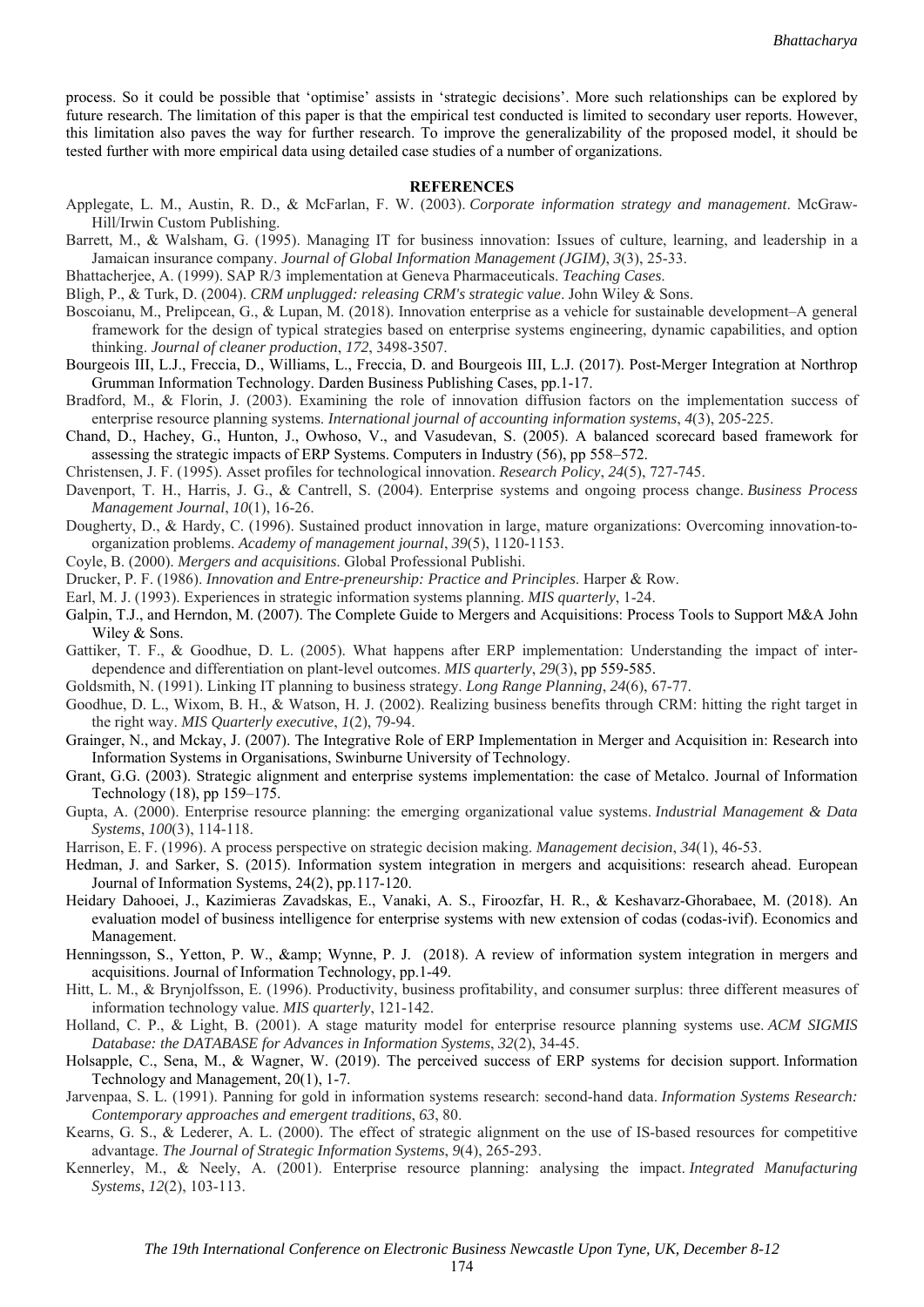- King, J. L., Gurbaxani, V., Kraemer, K. L., McFarlan, F. W., Raman, K. S., & Yap, C. S. (1994). Institutional factors in information technology innovation. *Information systems research*, *5*(2), 139-169.
- Kraaijenbrink, J., Spender, J.C., and Groen, A.J. (2010). The resource-based view: A review and assessment of its critiques. Journal of Management (36), pp 349-372.
- Lasisi, M. O., Owens, J. D., and Udagedara, S. (2017). Key benefits of enterprise resource planning adoption within small family businesses: a conceptual framework. J Bus Econ Res, 14, 77–86.
- Martinsons, M. G. (1995). Radical process innovation using information technology: The theory, the practice and the future of reengineering. *International Journal of Information Management*, *15*(4), 253-269.
- Mata, F. J., Fuerst, W. L., & Barney, J. B. (1995). Information technology and sustained competitive advantage: A resourcebased analysis. *MIS quarterly*, 487-505.
- McAfee, A. (2002). The impact of enterprise information technology adoption on operational performance: An empirical investigation. *Production and operations management*, *11*(1), 33-53.
- Mehta, M., and Hirschheim, R. (2007). Strategic Alignment in Mergers and Acquisitions: Theorizing IS Integration Decision making. Journal of the Association for Information Systems 8(3), 03, pp 143-174.
- Mohr, L.B. (1982). Explaining Qrganizational Behavior Jossey-Bass, San Francisco, CA.
- Motiwalla, L., & Thompson, J. (2008). *Enterprise systems for management*. Prentice Hall Press.
- Motwani, J., Mirchandani, D., Madan, M., and Gunasekaran, A. (2002). Successful implementation of ERP projects: evidence from two case studies. International Journal of Production Economics (75), pp 83-96.
- Nevo, S., & Wade, M. R. (2010). The formation and value of IT-enabled resources: Antecedents and consequences of synergistic relationships. *MIS quarterly*, *34*(1). pp 163-183.
- Newman, M., and Robey, D. (1992). A Social Process Model of User-Analyst Relationships. MIS Quarterly 16(2), pp 249-266. Nwankpa, J. K. (2019). ERP Systems Benefit Realization and the Role of ERP-Enabled Application Integration. In Advanced
- Methodologies and Technologies in Business Operations and Management (pp. 802-815). IGI Global.
- O'Sullivan, D., & Dooley, L. (2009). Applying Innovation.(I. SAGE Publications, Ed.). *United Kingdom*.
- Parker, M.M. (1996) Strategic Transformation and Information Technology Prentice Hall.
- Piccoli, G., and Ives, B. (2005). Review: IT-Dependent Strategic Initiatives and Sustained Competitive Advantage: A Review and Synthesis of the Literature. MIS Quarterly 29(4), 747-776.
- Rai, A., Patnayakuni, R., and Patnayakuni, N. (2006). Firm Performance Impacts of Digitally Enabled Supply Chain Integration Capabilities. MIS Quarterly 30(2), 225-246.
- Rajagopal, P. (2002). An innovation—diffusion view of implementation of enterprise resource planning (ERP) systems and development of a research model. *Information & Management*, *40*(2), 87-114.
- Rigby, D. K., & Ledingham, D. (2004). CRM done right. *Harvard business review*, *82*(11), 118-130..
- Rom, A., & Rohde, C. (2006). Enterprise resource planning systems, strategic enterprise management systems and management accounting: A Danish study. *Journal of Enterprise Information Management*, *19*(1), 50-66.
- Romero, D., & Vernadat, F. B. (2016). Future perspectives on next generation enterprise information systems. *Computers in Industry*, *79*(1).
- Rouhani, S., & Mehri, M. (2018). Empowering benefits of ERP systems implementation: empirical study of industrial firms. Journal of systems and information technology, 20(1), 54-72.
- Ruivo, P., Oliveira, T., & Neto, M. (2014). Examine ERP post-implementation stages of use and value: Empirical evidence from Portuguese SMEs. *International Journal of Accounting Information Systems*, *15*(2), 166-184.
- Sambamurthy, V., and Zmud, R.W. (1994). IT Management Competency Assessment: A Tool for Creating Business Value Through IT," Financial Executives Research Foundation.
- Sawy, O.A.E., Malhotra, A., Gosain, S., and Young, K.M. (1999). "IT-Intensive Value Innovation in the Electronic Economy: Insights from Marshall Industries," MIS Quarterly 23(3), 305-335
- Schoemaker, P. J. (1993). Strategic decisions in organizations: rational and behavioural views. *Journal of management studies*, *30*(1), 107-129.
- Seddon, P. B. (2005). Are ERP systems a source of competitive advantage?. *Strategic Change*, *14*(5), 283-293.
- Seddon, P. B., Calvert, C., & Yang, S. (2010). A multi-project model of key factors affecting organizational benefits from enterprise systems. *MIS quarterly*, *34*(2), 305-328.
- Sedera, D., Lokuge, S., Grover, V., Sarker, S., & Sarker, S. (2016). Innovating with enterprise systems and digital platforms: A contingent resource-based theory view. *Information & Management*, *53*(3), 366-379.
- Sedera, D., Tan, F. T. C., & Elie-Dit-Cosaque, C. (2018). Special Issue Editorial: Enterprise Systems Frontiers. Journal of Information Technology Theory and Application (JITTA), 19(2), 1.
- See, B. P., Yap, C. S., & Ahmad, R. (2019). Antecedents of continued use and extended use of enterprise systems. Behaviour & Information Technology, 38(4), 384-400.
- Shang, S., & Seddon, P. B. (2002). Assessing and managing the benefits of enterprise systems: the business manager's perspective. *Information systems journal*, *12*(4), 271-299.
- Smith, H. A., & McKeen, J. D. (2003). Developments in practice VII: Developing and delivering the IT value proposition. *Communications of the Association for Information Systems*, *11*(1), 25.
- Spathis, C., & Constantinides, S. (2003). The usefulness of ERP systems for effective management. *Industrial Management & Data Systems*, *103*(9), 677-685.
- Spathis, C., & Constantinides, S. (2004). Enterprise resource planning systems' impact on accounting processes. *Business Process management journal*, *10*(2), 234-247.

175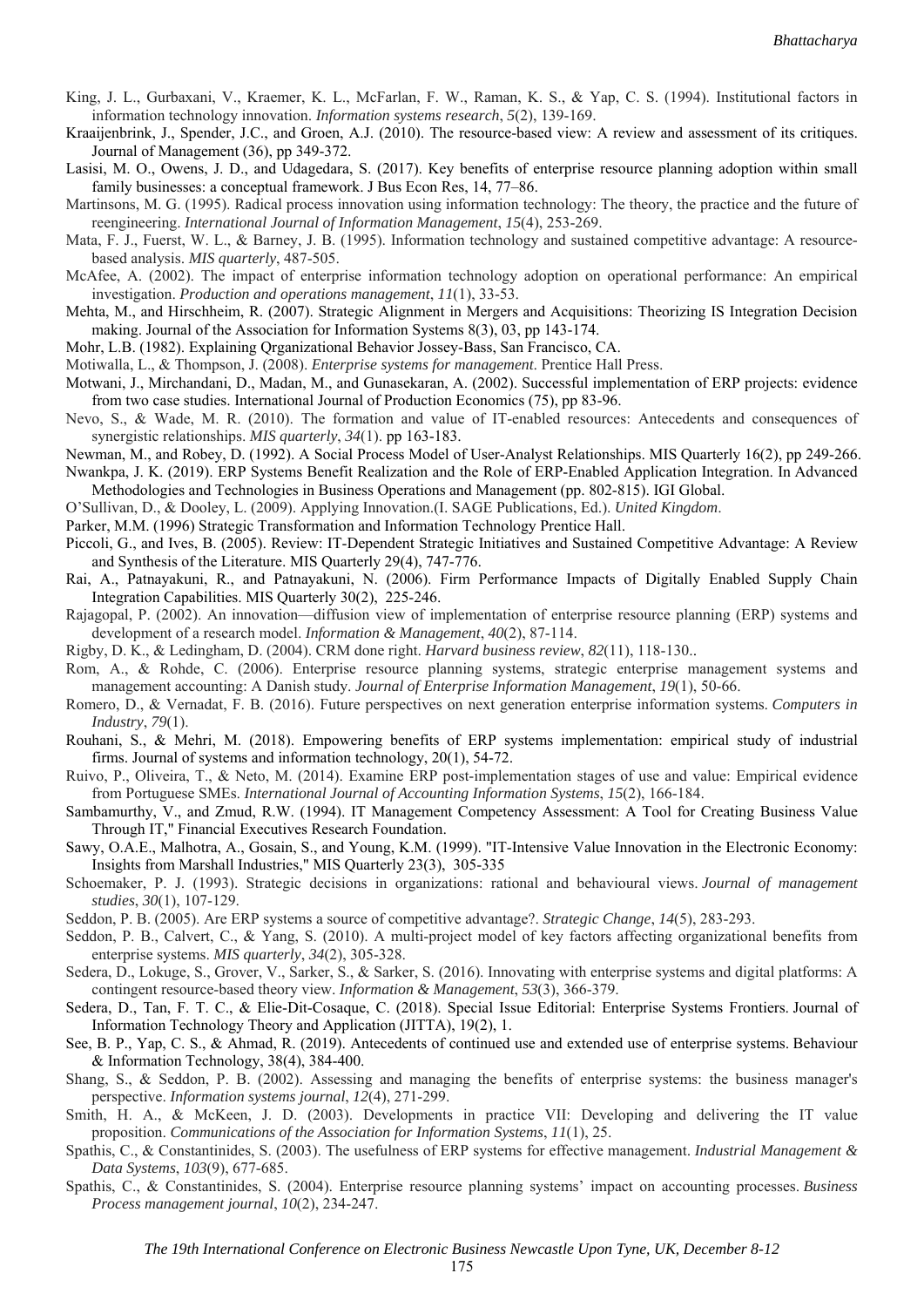- Srivardhana, T., & Pawlowski, S. D. (2007). ERP systems as an enabler of sustained business process innovation: A knowledge-based view. *The Journal of Strategic Information Systems*, *16*(1), 51-69.
- Sumner, M. (1999). Critical success factors in enterprise wide information management systems projects. *AMCIS 1999 Proceedings*, 83.pp. 232-234.
- Swanson, E. B., & Wang, P. (2005). Knowing why and how to innovate with packaged business software. *Journal of Information Technology*, *20*(1), 20-31.
- Teittinen, H., Pellinen, J., & Järvenpää, M. (2013). ERP in action—Challenges and benefits for management control in SME context. *International Journal of Accounting Information Systems*, *14*(4), 278-296.
- Teo, T. S., Devadoss, P., & Pan, S. L. (2006). Towards a holistic perspective of customer relationship management (CRM) implementation: A case study of the Housing and Development Board, Singapore. *Decision support systems*, *42*(3), 1613- 1627.
- Tushman, M.L. (1977). Special Boundary Roles in the Innovation Process. Administrative Science Quarterly 22(4), pp 587- 560.
- Van-de-Ven, A., and Poole, M.S. (1995). Explaining Development and Change in Organizations. The Academy of Management Review 20(3), 510-540.
- Wade, M., & Hulland, J. (2004). The resource-based view and information systems research: Review, extension, and suggestions for future research. *MIS quarterly*, *28*(1), 107-142.
- Weill, P., & Broadbent, M. (1998). *Leveraging the new infrastructure: how market leaders capitalize on information technology*. Harvard Business Press.
- Weill, P., & Ross, J. W. (2009). *IT savvy: What top executives must know to go from pain to gain*. Harvard Business Press.
- Wynn, D., and Williams, C.K. (2012). Principles for Conducting Critical Realist Case Study Research in Information Systems. MIS Quarterly 36(3), 787-810.
- Yetton, P., Henningsson, S., & Bjorn-Andersen, N. (2013). Ready to Acquire': IT Resources for a Growth-by-Acquisition Strategy. *MIS Quarterly Executive*, *12*(1), 19-35.